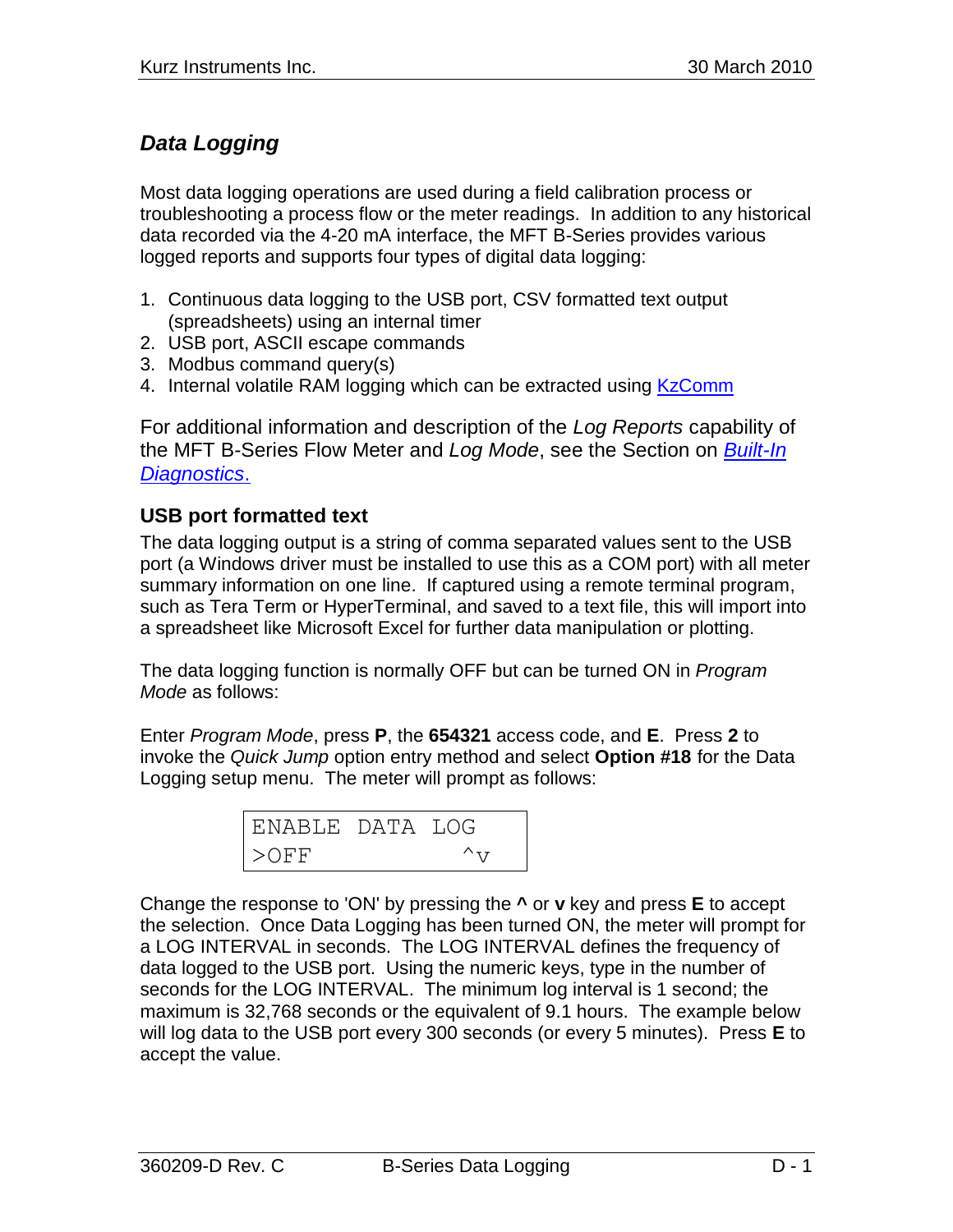|            | LOG INTERVAL SEC |  |
|------------|------------------|--|
| $\geq$ 300 |                  |  |

The LCD screen echo should be turned off using the "+" key on the remote terminal keyboard when capturing data with the logging feature using the internal timer. This ensures that the data displayed on the local LCD screen is not streamed to the USB port along with the logged data.

Example data from the .csv format logging function imported into a MS Excel spreadsheet:

|                |                                                                                                                                                                                                                                                                                                                                                                   | Microsoft Excel - datalog1.csv |        |                                                                                          |                |             |                   |                          |       |                                                                             |                          | ш.          |                        |
|----------------|-------------------------------------------------------------------------------------------------------------------------------------------------------------------------------------------------------------------------------------------------------------------------------------------------------------------------------------------------------------------|--------------------------------|--------|------------------------------------------------------------------------------------------|----------------|-------------|-------------------|--------------------------|-------|-----------------------------------------------------------------------------|--------------------------|-------------|------------------------|
| 图              | Eile<br>Edit                                                                                                                                                                                                                                                                                                                                                      | <b>View</b><br>Insert          | Format | <b>Tools</b><br>Data                                                                     | Help<br>Window | Adobe PDF   |                   |                          |       |                                                                             | Type a question for help |             | $   -$<br>$\mathsf{x}$ |
|                | 自                                                                                                                                                                                                                                                                                                                                                                 | 圈                              |        | $\mathbf{A} \otimes \mathbf{B} \otimes \mathbf{B} \otimes \mathbf{B} \otimes \mathbf{B}$ |                |             |                   |                          |       | $\frac{3}{2}$ 10 - B $I \equiv \equiv \equiv \equiv \equiv \pm \cdot 3 - 4$ |                          |             | $\rightarrow$          |
| 调              | $b$ and $c$                                                                                                                                                                                                                                                                                                                                                       |                                |        | <b>2 ha @ (**Reply with Changes End Review , □ 12 #3 #3 ,</b>                            |                |             |                   |                          |       |                                                                             |                          |             |                        |
|                | L7                                                                                                                                                                                                                                                                                                                                                                | fx<br>$\overline{\phantom{a}}$ |        |                                                                                          |                |             |                   |                          |       |                                                                             |                          |             |                        |
|                | A                                                                                                                                                                                                                                                                                                                                                                 | B                              | с      | D                                                                                        | E              | F           | G                 | H                        |       |                                                                             | Κ                        |             | ⋤                      |
|                | Elapsed                                                                                                                                                                                                                                                                                                                                                           |                                | Meter  |                                                                                          |                | Flow Rate   |                   | Total                    | Meter |                                                                             |                          | Temperature |                        |
|                | Time                                                                                                                                                                                                                                                                                                                                                              |                                | #      | Meter ID tag                                                                             | Flow Rate      | units       | <b>Total Flow</b> | Units                    | #     | Meter ID Tag                                                                | Temperature              | Units       |                        |
| 2              | 283774                                                                                                                                                                                                                                                                                                                                                            | SECONDS                        | #1     | <b>FLOW RATE</b>                                                                         | 0.203439       | <b>SCFM</b> | 544373.93 SCF     |                          | #2    | TEMPERATURE                                                                 | 105.819 DEGF             |             |                        |
| 3              |                                                                                                                                                                                                                                                                                                                                                                   | 283834 SECONDS                 | #1     | <b>FLOW RATE</b>                                                                         | 0.337916       | <b>SCFM</b> | 544374.18         | SCF                      | #2    | <b>TEMPERATURE</b>                                                          | 105.7157 DEGF            |             |                        |
| $\overline{4}$ |                                                                                                                                                                                                                                                                                                                                                                   | 283894 SECONDS                 | #1     | <b>FLOW RATE</b>                                                                         |                | 0 SCFM      | 544374.31         | SCF                      | #2    | <b>TEMPERATURE</b>                                                          | 105.584 DEGF             |             |                        |
| 5              |                                                                                                                                                                                                                                                                                                                                                                   | 283954 SECONDS                 | #1     | <b>FLOW RATE</b>                                                                         |                | 0 SCFM      | 544375.93 SCF     |                          | #2    | <b>TEMPERATURE</b>                                                          | 96.50182 DEGF            |             |                        |
| 6              |                                                                                                                                                                                                                                                                                                                                                                   | 284014 SECONDS                 | #1     | <b>FLOW RATE</b>                                                                         | 95.65414       | SCFM        | 544423.62 SCF     |                          | #2    | <b>TEMPERATURE</b>                                                          | 90.54856 DEGF            |             |                        |
| $\overline{z}$ |                                                                                                                                                                                                                                                                                                                                                                   |                                |        |                                                                                          |                |             |                   |                          |       |                                                                             |                          |             |                        |
|                | H ( ) H datalog1                                                                                                                                                                                                                                                                                                                                                  |                                |        |                                                                                          |                |             |                   | $\overline{\phantom{a}}$ |       |                                                                             |                          |             | $\blacktriangleright$  |
|                | [Draw " $\backslash\hspace{0.2em}\backslash$ AutoShapes " $\setminus\hspace{0.2em}\backslash\hspace{0.2em}\sqcup\hspace{0.2em}\Box$ . $\boxplus\hspace{0.2em}\Box$ $\boxplus\hspace{0.2em}\Box$ $\otimes\hspace{0.2em}\lnot\hspace{0.2em}\bot$ . $\blacktriangle\hspace{0.2em}\lnot\hspace{0.2em}\bot$ $\blacksquare$ $\boxplus\hspace{0.2em}\Box$ $\blacksquare$ |                                |        |                                                                                          |                |             |                   |                          |       |                                                                             |                          |             |                        |
| Ready          |                                                                                                                                                                                                                                                                                                                                                                   |                                |        |                                                                                          |                |             |                   |                          |       |                                                                             |                          | <b>NUM</b>  |                        |

The above data was captured with HyperTerminal and saved as a .csv file. This was then opened directly by MS Excel then column labels were added by hand for this illustration.

Using HyperTerminal, once you have the basic remote terminal operation working you select the top menu "Transfer" then the pull down menu item "Capture Text" as shown here:



A pop up window will prompt for a file name which you enter with a .csv extension so it will load directly into a spreadsheet without doing an import conversion. Press the "start" button and the data sent by the flow meter to the PC's USB port will be saved to a file.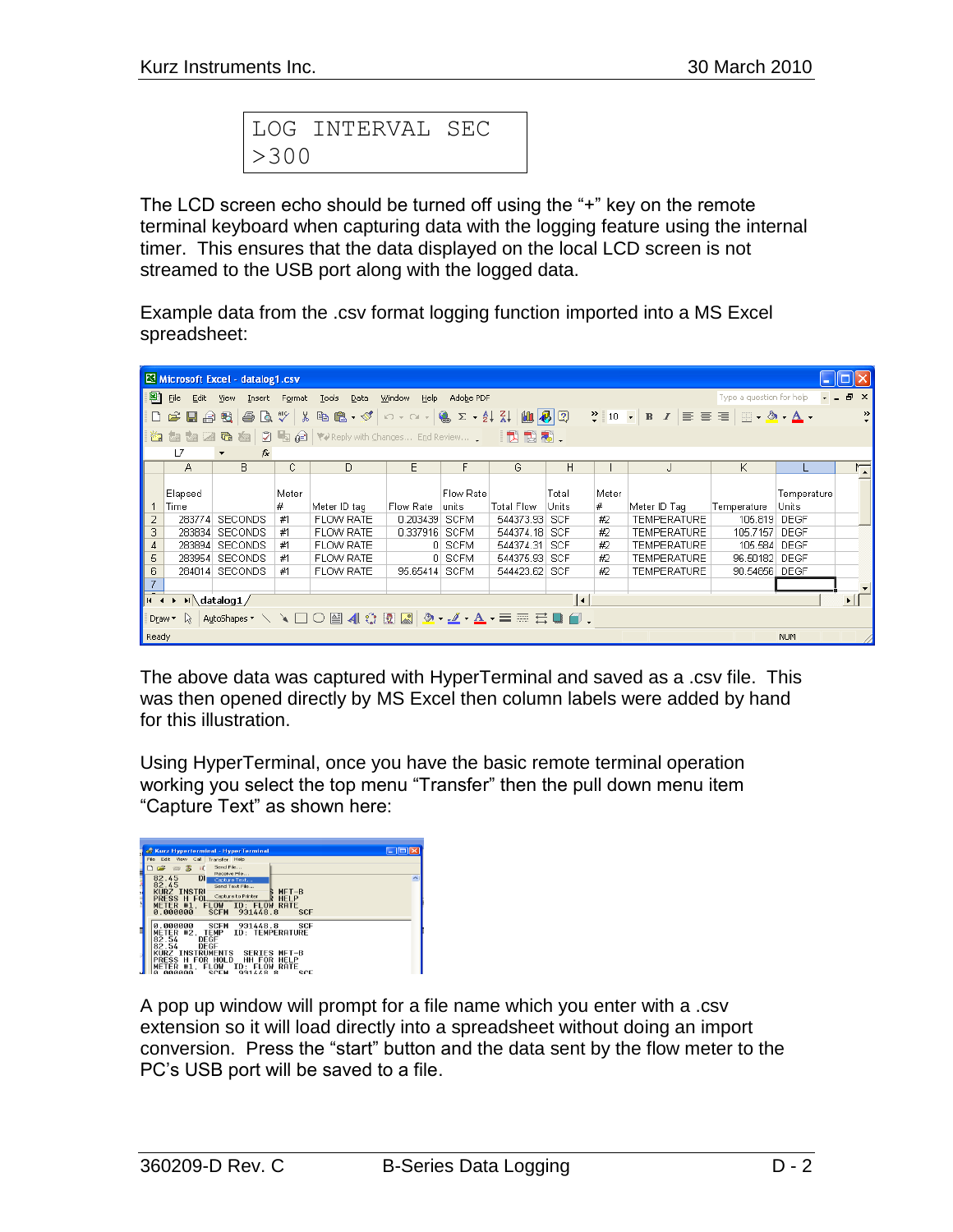| $\overline{\mathsf{L}}$ $\overline{\mathsf{L}}$ $\overline{\mathsf{L}}$<br><b>Comft test - HyperTerminal</b>                    |
|---------------------------------------------------------------------------------------------------------------------------------|
| File Edit View Call Transfer Help                                                                                               |
| $D \rightarrow \mathbb{Z}$ and $\mathbb{Z}$                                                                                     |
|                                                                                                                                 |
| ERATURE , 81.75314, DEGF                                                                                                        |
| 169195, SECONDS, #1, FLOW RATE<br>, 15.48351, SCFM, 163940.890000, SCF , #2, TEMP                                               |
| 81.82117, DEGF<br><b>ERATURE</b>                                                                                                |
| 169205, SECONDS, #1, FLOW RATE<br>. 16.98888, SCFM, 163943.453000, SCF , #2, TEMP                                               |
| 81.79256, DEGF<br>$ERATURE$ ,                                                                                                   |
| 169215, SECONDS, #1, FLOW RATE<br>, 17.48897, SCFM, 163946.328000, SCF, #2, TEMP                                                |
| ERATURE , 81.91348, DEGE                                                                                                        |
| 169225, SECONDS, #1, FL Capture Text<br>$\sqrt{21}$ 68000, SCF, #2, TEMP                                                        |
| ERATURE<br>82.09728<br>C:\temp                                                                                                  |
| $81000, \, \text{SCF}, \, \text{#2}, \, \text{TEMP}$<br>169235,SECONDS,#1,FI <mark>I</mark> _Folder:__<br>ERATURE,<br>82.11695L |
| File:<br>C:\temp\test1.csv<br>Browse<br>169245, SECONDS, #1, FU<br>59000, SCF, #2, TEMP                                         |
| 82.04119<br>ERATURE                                                                                                             |
| Cancel<br>Start<br>$78000, \, \text{SCF}, \, \text{H2}, \, \text{TEMP}$<br>169255, SECONDS, #1, FU                              |
| <b>ERATURE</b><br>82.12867. DEGF                                                                                                |
| , 15.11255, SCFM, 163959.703000, SCF , #2, TEMP<br>169265, SECONDS, #1, FLOW RATE                                               |
| <b>FRATURF</b><br>, 82.13422, DEGF                                                                                              |
| 169275, SECONDS, #1, FLOW RATE<br>. 15.95409. SCFM. 163962.296000. SCF . #2. TEMP                                               |
| 82.22857, DEGF<br><b>ERATURE</b>                                                                                                |
| 169285, SECONDS, #1, FLOW RATE<br>. 15.80254. SCFM. 163965.109000. SCF . #2. TEMP.                                              |
| ERATURE , 82.35897, DEGF                                                                                                        |
| 169295, SECONDS, #1, FLOW RATE<br>. 15.22366. SCFM. 163967.609000. SCF . #2. TEMP                                               |
| ERATURE , 82.30111, DEGF                                                                                                        |
|                                                                                                                                 |
| <b>SCROLL</b><br>CAPS<br>NUM   Capture<br>Print echo<br>Connected 0:25:37<br>Auto detect<br>9600 8-N-1                          |

To stop the data capture to the file, select **Transfer Capture Text Stop**, which ends the file capture and closes the file.

| <b>Computer of the HyperTerminal</b><br>L IIOIX                                                                             |  |
|-----------------------------------------------------------------------------------------------------------------------------|--|
| File Edit View Call Transfer Help                                                                                           |  |
| □□ ■ 8 = Send File<br>Receive File                                                                                          |  |
| Capture Text<br>Stop<br>, Send Text File<br> ERATURE <br>Pause<br>, 16.38620, SCFM, 163957.078000, SCF , #2, TEMP<br>Resume |  |
| $\frac{169255}{169255}$ , $\frac{169255}{16925}$<br><b>UEGF</b>                                                             |  |
| 169265, SECONDS, #1, FLOW RATE<br>, 15.11255, SCFM, 163959.703000, SCF , #2, TEMP<br>, 82.13422, DEGF<br>ERATURE.           |  |
| 169275, SECONDS, #1, FLOW RATE<br>, 15.95409, SCFM, 163962.296000, SCF , #2, TEMP<br>. 82.22857, DEGF<br><b>ERATURE</b>     |  |
| 169285, SECONDS, #1, FLOW RATE<br>. 15.80254. SCFM. 163965.109000. SCF . #2. TEMP<br>, 82.35897, DEGF<br>erature.           |  |
| , 15.22366, SCFM, 163967.609000, SCF , #2, TEMP<br>169295, SECONDS, #1, FLOW RATE                                           |  |
| ERATURE , 82.30111, DEGF<br>169305, SECONDS, #1, FLOW RATE<br>. 15.08150. SCFM. 163970.156000. SCF . #2. TEMP               |  |
| , 82.10976, DEGF<br>ERATURE.<br>169315, SECONDS, #1, FLOW RATE<br>, 15.31205, SCFM, 163972.671000, SCF , #2, TEMP           |  |
| ERATURE.<br>. 82.01904, DEGF<br>169325, SECONDS, #1, FLOW RATE<br>, 14.76275, SCFM, 163975.171000, SCF , #2, TEMP           |  |
| ERATURE.<br>. 82.00281.DEGF<br>169335, SECONDS, #1, FLOW RATE<br>, 16.44568, SCFM, 163977.671000, SCF , #2, TEMP            |  |
| ERATURE , 81.99308, DEGF<br>169345, SECONDS, #1, FLOW RATE<br>, 16.79785, SCFM, 163980.328000, SCF , #2, TEMP               |  |
| <b>ERATURE</b><br>, 82.01201, DEGF<br>169355, SECONDS, #1, FLOW RATE<br>, 15.19528, SCFM, 163983.109000, SCF, #2, TEMP      |  |
| ERATURE , 82.07823, DEGF                                                                                                    |  |
|                                                                                                                             |  |
| View                                                                                                                        |  |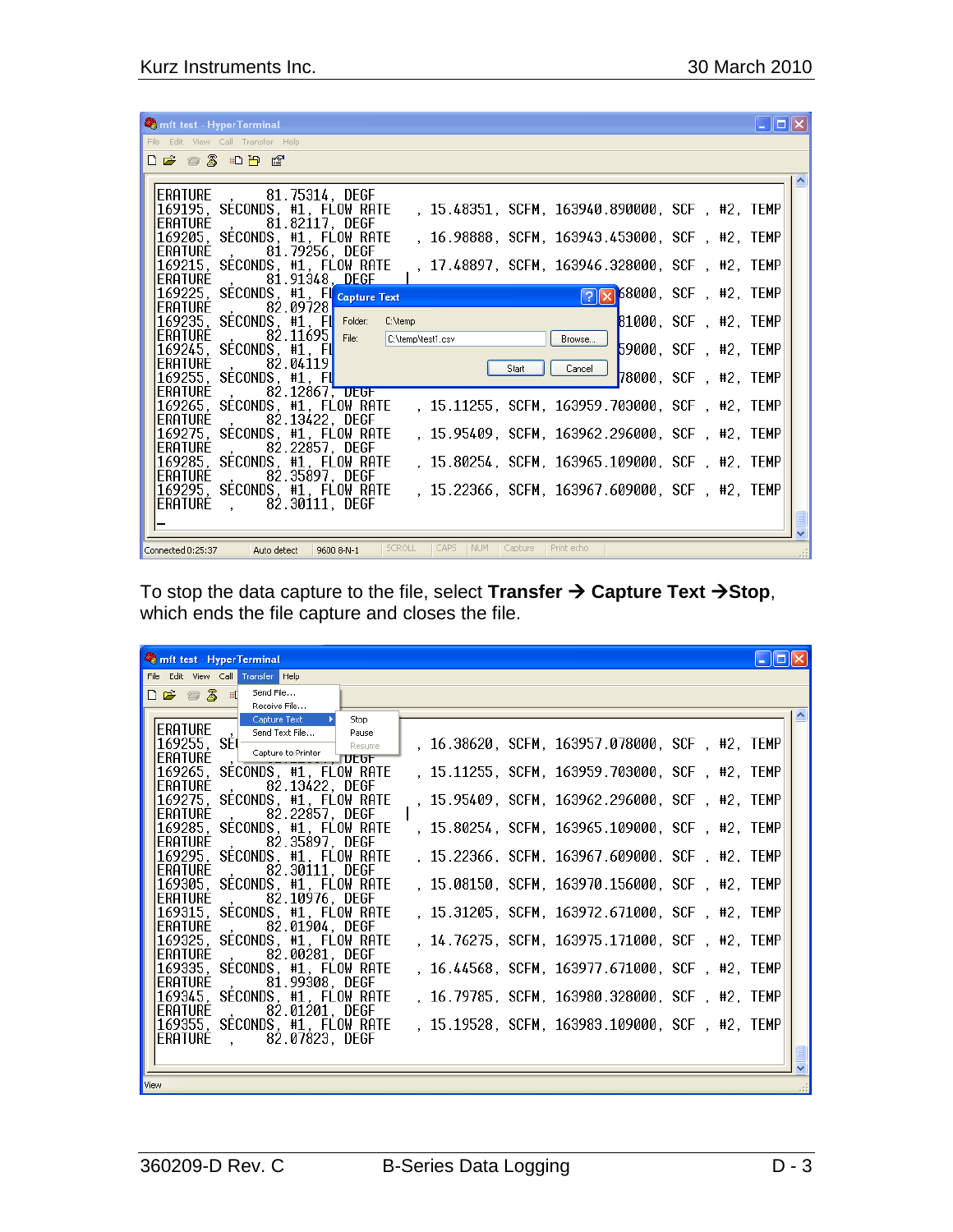#### **USB Port ASCII commands**

The ASCII commands allows for communications with the flow meter using either a custom software program or a terminal emulator program. By using "esc" [commands y](360209-J%20Serial%20Communications.pdf)ou can obtain the process data of the meter. The structure of the command string is:

<ESC>[command]<CR>

where:

<ESC> is the escape character 0x1B [command] is one of the commands listed in the Table below <CR> is the carriage return character 0x0D

All response values are sent as printable ASCII characters and terminated with <CR><NL> (carriage return character followed by newline character). The following Table shows the valid commands and the value(s) provided by the command.

| <b>ASCII</b><br>Command | <b>Description</b>                                                                                                                                                                                                       |
|-------------------------|--------------------------------------------------------------------------------------------------------------------------------------------------------------------------------------------------------------------------|
|                         |                                                                                                                                                                                                                          |
| qflow                   | Flow Rate as a floating point value (XXXX.XX)                                                                                                                                                                            |
| qvel                    | Velocity as a floating point value                                                                                                                                                                                       |
| qtemp                   | Temperature as a floating point value                                                                                                                                                                                    |
| qmeterid                | Tag Name as a string with up to 13 characters                                                                                                                                                                            |
| qrppower                | Rp Power as a floating point value                                                                                                                                                                                       |
| qrpcurrent              | Rp Current as a floating point value                                                                                                                                                                                     |
| qrpres                  | Rp Resistance as a floating point value                                                                                                                                                                                  |
| qrptemp                 | Rp Temperature as a floating point value                                                                                                                                                                                 |
| qrtcres                 | Rtc Resistance as a floating point value                                                                                                                                                                                 |
| qsnumber                | Meter Serial Number as a string with up to 10<br>characters                                                                                                                                                              |
| qruntime                | Meter Run Time Counter as an integer value                                                                                                                                                                               |
| qfunit                  | Flow Units as a string with up to 4 characters                                                                                                                                                                           |
| qmeter1                 | Comma separated flow meter information:                                                                                                                                                                                  |
|                         | Tag Name, Run Time Counter, Flow with units,<br>Totalized Flow with units, Elapsed Time, Velocity with<br>units, Std Density with units, Flow Area with units,<br>Correction Factor, Filtered Irp, Raw Linearized Output |
| qai1                    | External Analog Input Value (output depends on<br>configuration of Analog Input Channel)                                                                                                                                 |
| qerror                  | Meter's Event Code as a HEX value with 8 characters                                                                                                                                                                      |
| qao1                    | Analog output channel #1 value as a floating point                                                                                                                                                                       |